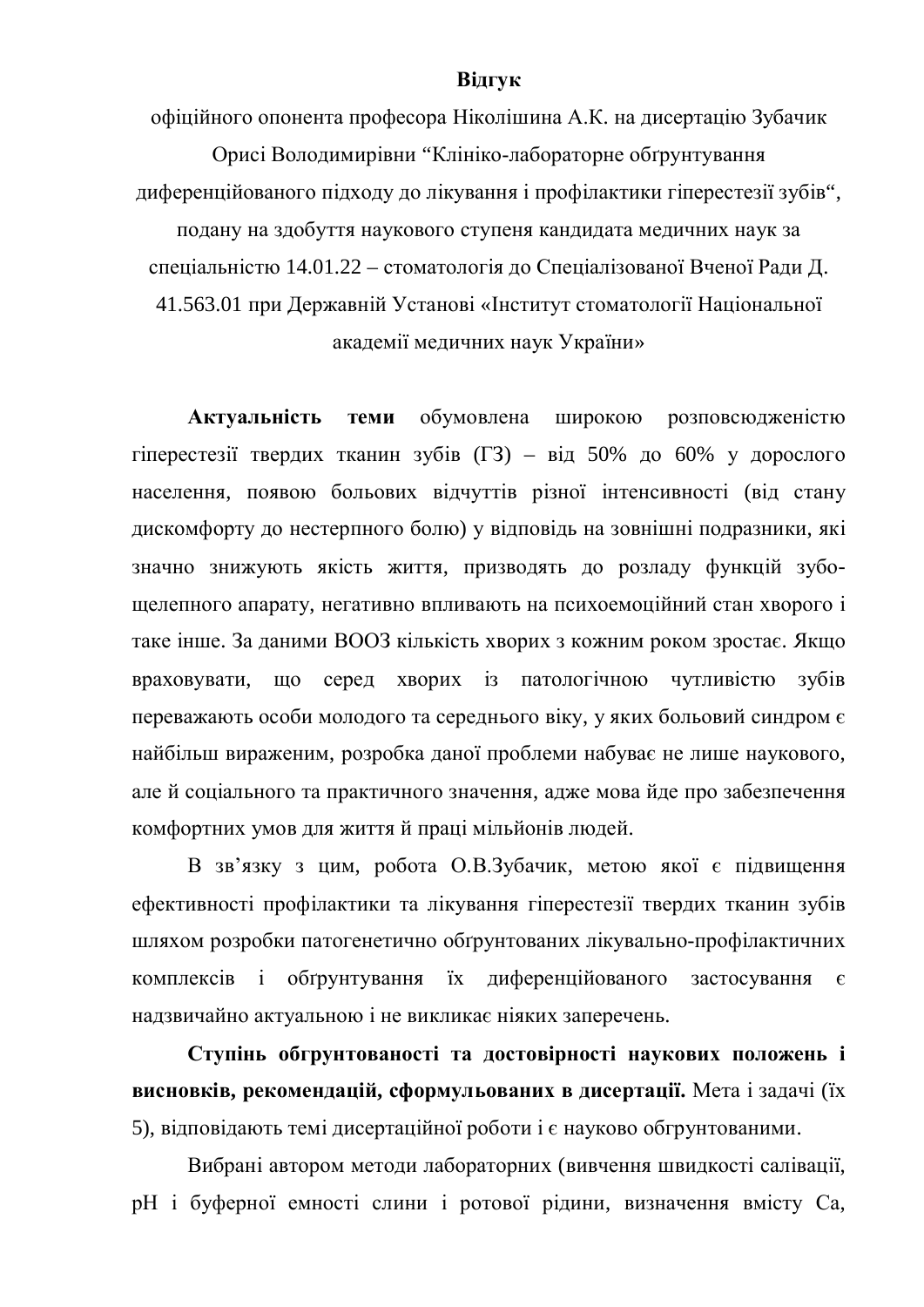неорганічного фосфору та ін.), клінічних досліджень (визначення стану твердих тканин зубів і пародонта за індексами КПВ (ВОЗ) і РМА (Parma C.,1960), вивчення спеціальних тестів на чутливість зубів за методом Schiff (2009) і розробленого автором тактильного тесту) та соціологічних досліджень за індексом OHRGoL (OHIP) (Bekes et al, 2013) адекватні поставленим задачам, сучасні, інформативні і не викликають ніяких сумнівів.

Дисертаційна робота О.В.Зубачик виконана на сучасному науковометодичному рівні, достатній кількості лабораторного матеріалу (всього проведено 980 лабораторних і клінічних аналізів, с.43 лисертації) та об'єктів клінічних досліджень (обстежено 525 ociб у віці від 16 до 67 років, які з'явились на прийом до лікаря-стоматолога для лікування дефектів зубів, хвороб тканин пародонта, а також у зв'язку з гіперестезією зубів; в клінічних дослідженнях взяли участь 126 осіб з проявами гіперестезії твердих тканин зубів різного ґенезу і ступеню тяжкості). Всі отримані результати оброблені методом варіаційної статистики за Стьюдентом.

Наукові положення, що розроблені автором, аргументовані і вірогідні.

**Новизна наукових положень та висновків, сформульованих в** дисертації. На основі наукових досліджень автор вивчила розповсюдженість гіперестезії твердих тканин зубів у осіб, які звертались за стоматологічною допомогою; проте з приводу лікування  $\Gamma$ 3 – лише 24% хворих (з них 58,7% складали жінки у віці 37–65 років). Соціологічне опитування жінок свідчить про досить високий негативний вплив на якість життя  $(3,3 +0,5)$  бала за індексом OHRGoL (OHIP). З них 81% опитуваних вказали на серйозні незручності від підвищеної чутливості зубів, але, за їх даними, це не завжди є мотивацією для відвідування стоматолога. Автором проведений детальний аналіз проявів гіперестезії твердих тканин на різні види подразників при різних ураженнях зубів і тканин пародонту, а також структури загальних соматичних захворювань при різних проявах  $\Gamma$ 3.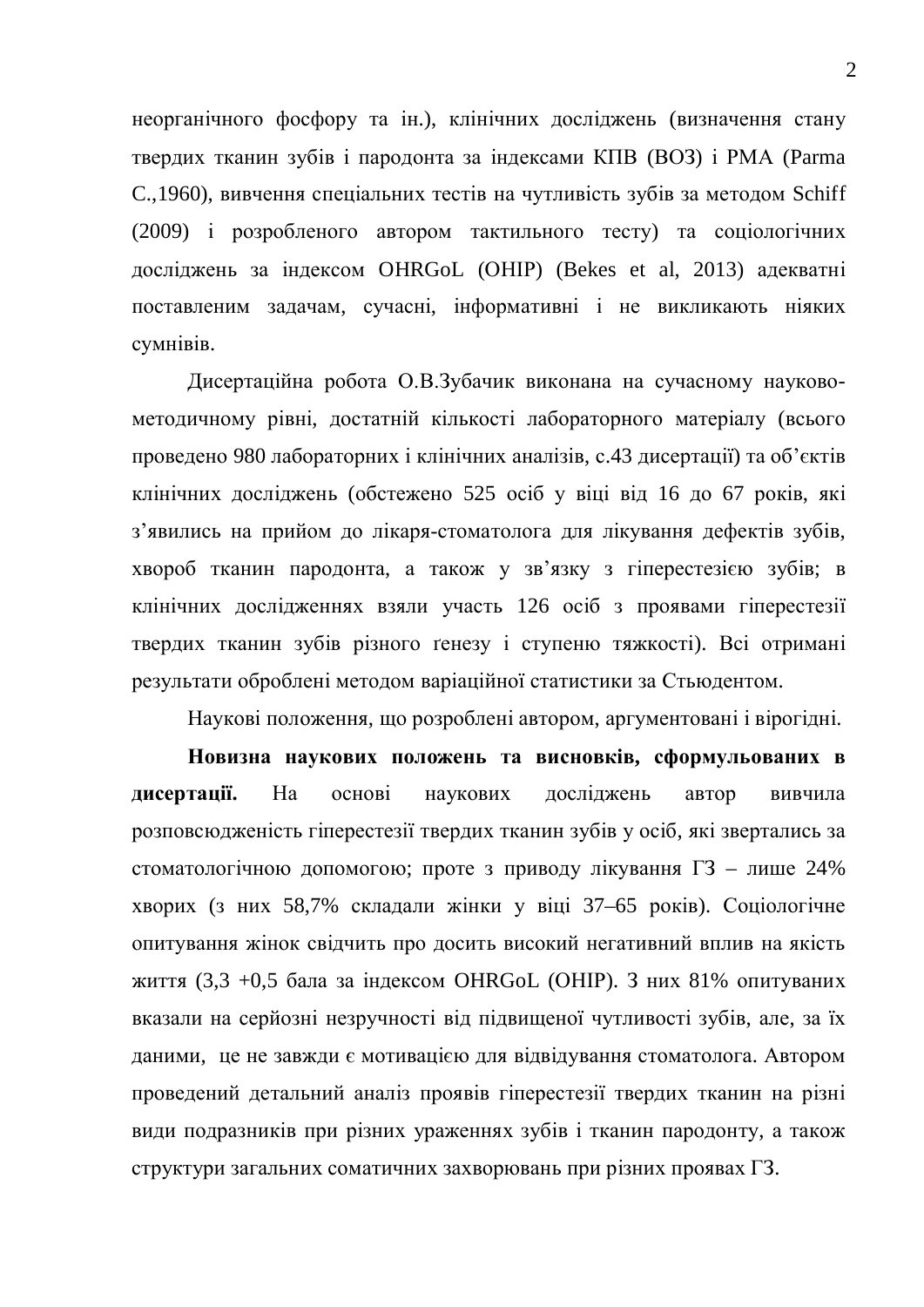Проведені клініко-лабораторні дослідження дозволи автору розробити основні принципи підходу до лікування різних проявів ГЗ на основі врахування причини і механізму розвитку гіперчутливості зубів, а також локалізації і поширеності процесу.

Результати клінічної апробації розроблених автором лікувальнопрофілактичних комплексів для їх диференційованого застосування при ГЗ в залежності від поширеності (локалізована, генералізована форми) і локалізації процесу (коронкова, коренева частини зуба) свідчить про позитивний ефект лікування – (зникнення проявів ГЗ спостерігалось у 100% випадків за рахунок десенситайзерного та ремінералізуючого ефекту (вміст Са в слині збільшувався на 26%). Це є підставою для їх широкого застосування в практичній стоматології.

Повнота викладених наукових положень в опублікованих працях. Результати дисертаційної роботи відображені в достатній кількості надрукованих наукових праць (7 робіт), з них 4 статті у наукових фахових виданнях України (3 з них одноосібні), 1 стаття у науковому виданні Білорусії, 2 тез в матеріалах науково-практичних конференцій.

**Оцінка змісту роботи, її значення в цілому, зауваження щодо оформлення.** Дисертаційна робота Зубачик Орисі Володимирівни "Клініколабораторне обгрунтування диференційованого підходу до лікування і профілактики гіперестезії зубів", написана за традиційною схемою і складається з Вступу (8 с.), Огляду літератури (29 с.), "Матеріалів та методів досліджень" (10 с.), розділу 3 "Частота зустрічаємості гіперестезії зубів на амбулаторному стоматологічному прийомі та основні причини її розвитку" (16 с), розділу 4. "Результати вивчення основних характеристик гіперчутливості зубів". Наступний розділ присвячений "Клінічній оцінці ефективності диференційованого застосування лікувально-профілактичних комплексів при гіперестезії зубів" (18 с.) і в заключенні приведений "Аналіз і обговорення результатів дослідження" (15 с.), викладені висновки, практичні рекомендацій та наведений список використаної літератури, який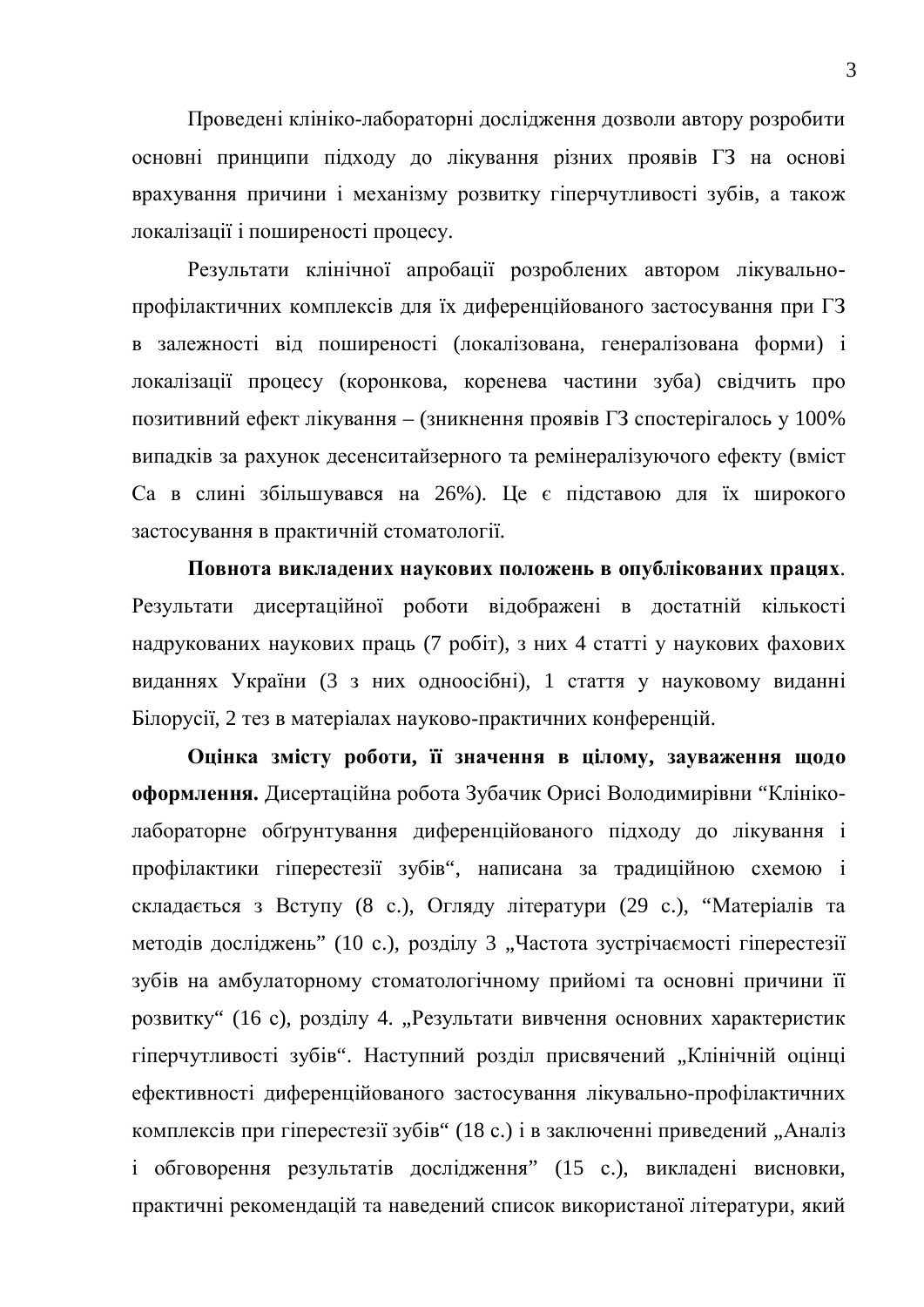містить 301 джерело, в тому числі 163 написано кирилицею, 138 – латиницею. Дисертаційна робота надрукована російською мовою на 153 сторінках машинописного тексту, ілюстрована 8 рисунками і містить 23 таблиці.

У Вступі автор розкриває актуальність теми лослілження, чітко формулює мету і завдання, наукову новизну та практичну значимість отриманих результатів, особистий внесок автора у виконанні даного дослідження, впровадження та апробації матеріалів дисертації, повноту їх викладення у виступах на з'їздах і конференціях. Зауважень до Вступу Hemae

В "Огляді літератури", що складається з 3 підрозділів, викладені сучасні уявлення про етіологію, патогенез ГЗ, діагностику і лікування гіперестезії твердих тканин зубів, догляд за порожниною рота при ГЗ. Наведена сучасна класифікація ГЗ.

В підсумковій частині огляду автор проводить аналіз літератури і ставить питання, що потребують подальшого вирішення.

Нажаль, в Огляді зустрічаються граматичні помилки, опечатки, на що вказано автору. В Огляді літератури майже повністю процитована класифікація ГЗ із журнальної статті А.Ф. Несина та співавт.(2000), в той же час інші класифікації (Ю.А.Федоров, С.Н.Гаража та ін.) відсутні. На жаль, немає також посилань на дисертаційну роботу І.О. Іваницького (2010), журнальні статті О.В.Деньги та співав.(2003), Л.Ф.Сидельникової (2005), €.М.Рябоконя та співав.(2009), які мають безпосереднє відношення до теми дисертаційної роботи.

В 2 розділі дисертації автор представила матеріал та методи клініколабораторних досліджень. Обстеження проведено на 525 пацієнтах, що звернулися за стоматологічною допомогою, 126-ти хворих на ГЗ у віці 17-67 років, які звертались за допомогою з метою цього захворювання, оцінка ефективності розроблених автором лікувально-профілактичних комплексів проведено на 76 хворих з різними проявами ГЗ. Автором описані методи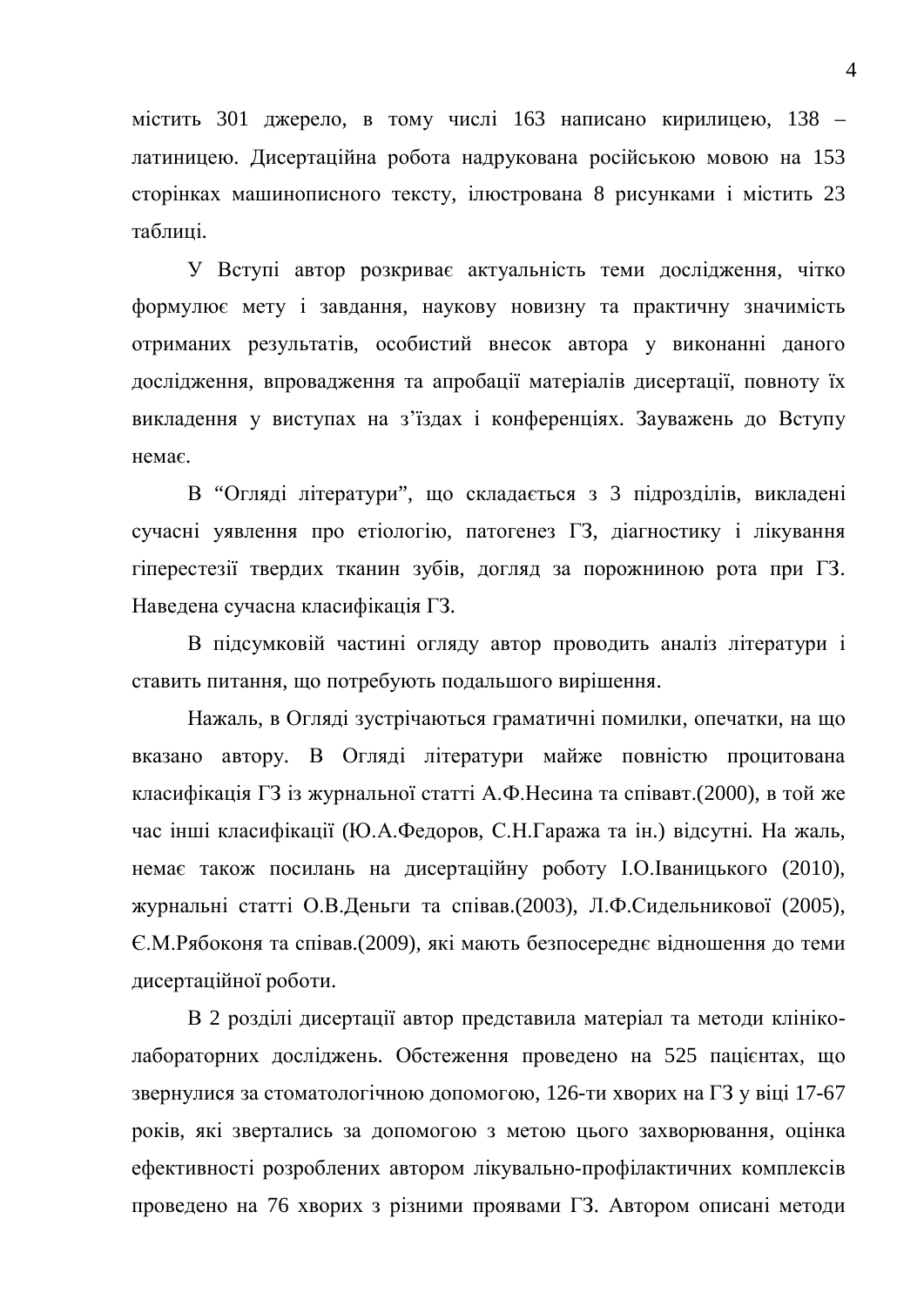клінічних і лабораторних досліджень. Клінічне обстеження хворих проводилось за загальноприйнятими методами, крім того інтенсивність ГЗ визначали за методом Шиффа, розробленому тактильному тесту і визначали в балах. Для визначення якості життя використовували спеціальний індекс ОНІР (Slade, Spenser,1994), який визначали за допитувальником і виражали  $\overline{B}$  балах.

Крім цього у хворих ГЗ проводили біофізичні методи досліджень (визначали швидкість салівації, проводили рН-метрію слини, визначення буферної ємності), а також біохімічні дослідження (визначення складу Са і неорганічного фосфору). Всі отримані дані оброблені варіаційностатистичними методами за Стьюдентом.

В розділі 2 наведена загальна характеристика препаратів, які ввійшли в подальшому до лікувально-профілактичного комплексу. Це імпортні препарати Clinpro White Varnish – лак з трикальційфосфатом, до складу якого входить фтор; Admira Protect – фотополімерний препарат на основі ормокерів; зубна паста Colgate Sensitiv enamel protect; Pro-Argin технологія фірми Colgate (США), до складу якої входить амінокислота аргінін, бікарбонат і карбонат кальція і вітчизняні препарати Кальцид – препарат кальція на основі яєчної скорлупи; Кальцемін Адванс - вітамінномінеральний комплекс на основі цитрату кальція, карбонату кальція, вітаміну D3, магнію, цинку, міді, бору; суспензії нанокальциду (гідроксиапатиту кальція), а також ополіскувач для рота R.O.K.S. та ін. Методика їх застосування описана автором у 5 розділі дисертації.

Для більш чіткого розуміння мети і суті призначення вказаних препаратів розділ 2.5 дисертації доцільно було б розмістити в розділі 5 (с.85), в якому викладене чітке пояснення при яких формах  $\Gamma$ 3 (локалізована чи генералізована форми; ГЗ емалі чи дентину) необхідно застосовувати розроблений автором лікувально-профілактичний комплекс. Розроблений хомплекс для усунення ГЗ в різних ділянках зубів є, на мій погляд, новим і глибоко продуманим у патогенетичному підході до лікування ГЗ. Його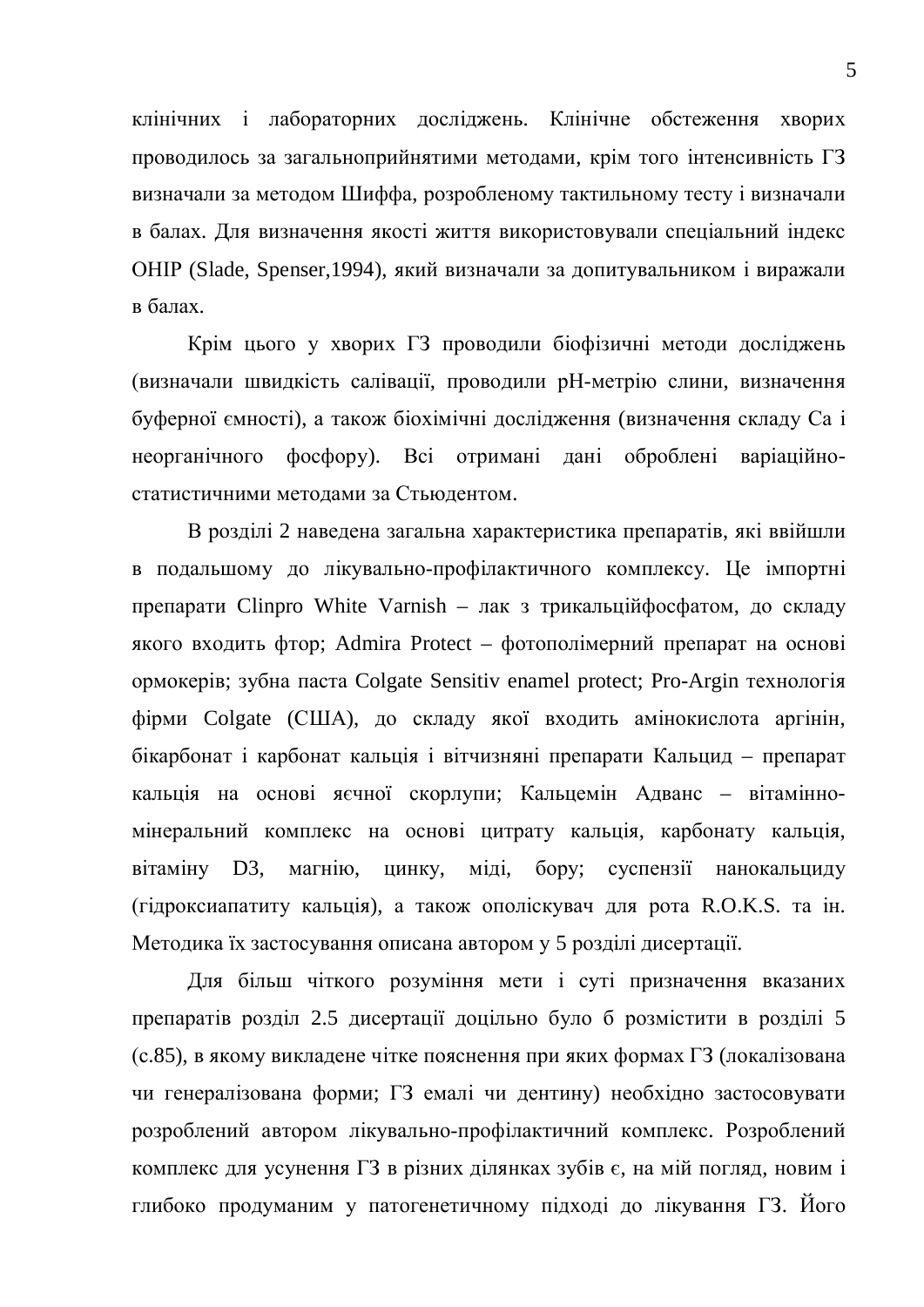необхідно запатентувати. Проте для мене не зовсім зрозуміло для чого в запропонований комплекс введено KM is групи ормокерiв – Admira Advans (VOCO), чому для отримання стійкого лікувально-профілактичного ефекту необхідно до його складу вводити два препарати однієї фірми, наприклад зубна паста Colgate Sensitiv enamel protect *i* Pro-Argin технологія фірми Colgate (США). Хотілось би почути пояснення автора по цьому питанню.

В розділі 3 наведені дані про розповсюдженість ГЗ серед населення Львова і Львівської області. Отримані результати узгоджуються з даними інших авторів і свідчать про високу розповсюдженість захворювання, неприємні відчуття хворих, що заважають жити і працювати, проте, за даними автора, не завжди пацієнти звертались до лікаря і, що важливо, не завжди отримували кваліфікаційну допомогу.

В розділі 4 проведений аналіз особливостей клінічних проявів ГЗ залежно від уражень твердих тканин зубів, локалізації процесу (коронкова частина, пришийкова, коренева частини зубів), характеру дії подразника. Переконливо показано, що частіше гіперчутливість зустрічалась і була вираженою в фронтальній групі зубів, кореневій частині, виникала не на один, а на різні види подразників. Зауважень до розділу немає.

Наступний розділ 5 присвячений оцінці ефективності диференційованого застосування розробленого лікувально-профілактичного комплексу в клініці терапевтичної стоматології. Як було відмічено, до розробленого автором лікувально-профілактичного комплексу входять препарати, направлені на "активну", як зазначила автор, ремінералізацію емалі і дентина, десенситайзерну дію, закупорку дентинних канальців тощо. Автором переконливо (на основі клінічних і лабораторних показників) показано, що застосування розробленого комплексу приводить до зникнення або зниження чутливості зубів при локалізованій та генералізованій формах ГЗ, особливо при тривалому застосуванні десенситайзерних зубних паст в реабілітаційний період. Необхідно відмітити, що лікування генералізованої форми відрізнялось від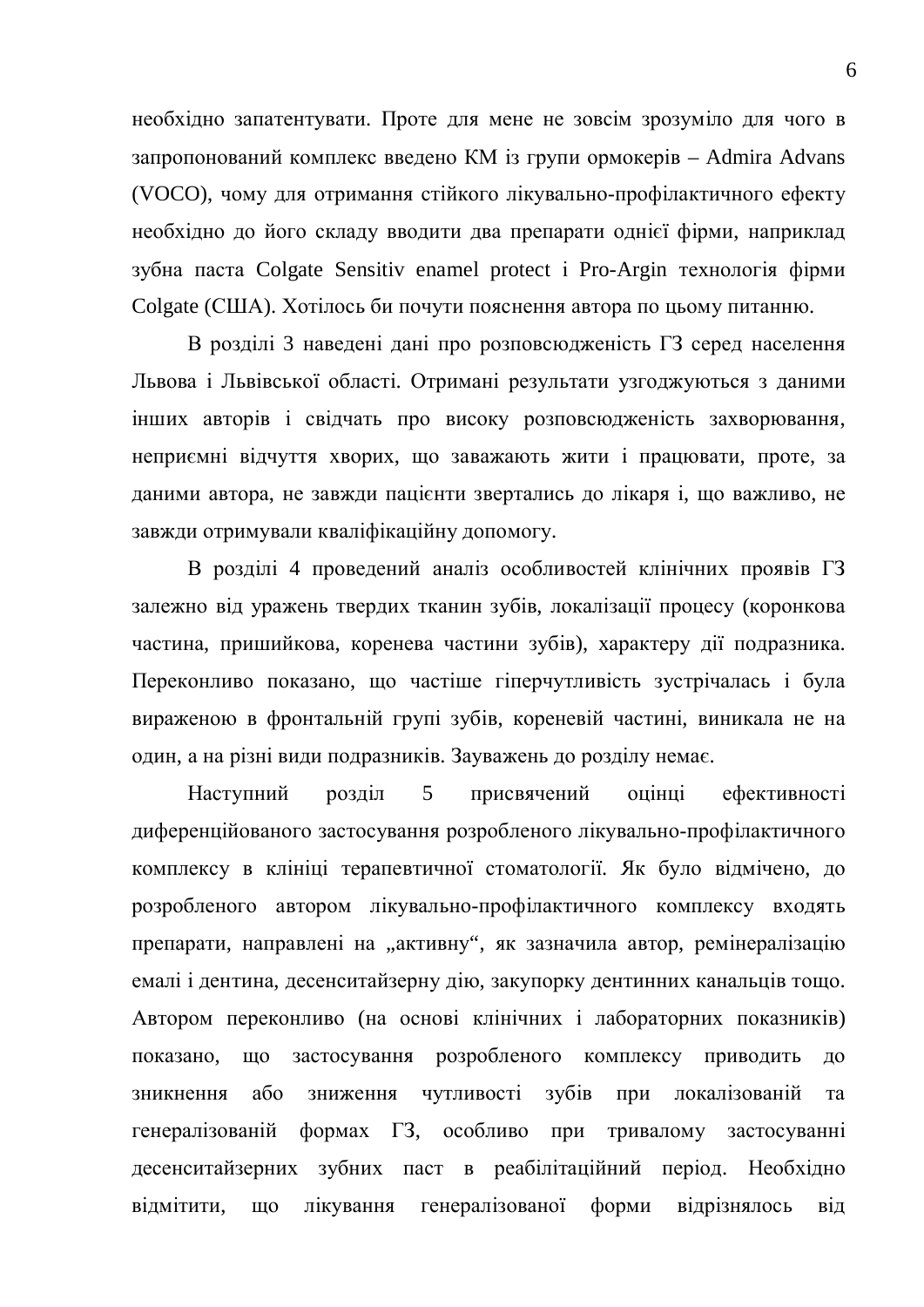локалізованої ГЗ призначенням препаратів кальцію (кальцид, кальцемін адванс), що узгоджується з пропозиціями інших авторів (І.О. Іваницький, 2010, який поряд з місцевими препаратами – глуфторед при генералізованій формі ГЗ призначав препарат «Кальцій-Д<sub>з</sub> Нікомед»). Однак Орися Володимирівна препарати кальція рекомендувала лише при генералізованій формі ГЗ "коронкової частини зуба", а при гіперестезії кореневої частини зуба не призначала. Крім того, оцінюючи позитивний вплив розробленого комплексу автор, на відміну від інших авторів, виділила нову форму гіперестезії дентину – гіперестезія пришийкової ділянки, що потребує лолаткових пояснень.

Склад лікувально-профілактичного комплексу для усунення ГЗ глибоко продуманий, містить препарати різнонаправленої дії, проте в ньому відсутні препарати для глибокого фторування структур емалі і дентину (наприклад емаль-герметизуючий та дентин-герметизуючий ліквіди відомого німецького вченого хіміка А. Кнаппвоста або вітчизняний препарат Глуфторед фірми ВладМива та ін.). Повторюю, розроблений автором комплекс заслуговує на увагу, особливо в тій частині, що стосується реабілітаційних заходів по усуненню підвищеної чутливості зубів в домашніх умовах.

В кінці кожного розділу власних досліджень автор наводить резюме і опубліковані журнальні статті, що розкривають суть дисертаційної роботи.

В заключенні дисертаційної роботи автор наводить "Аналіз і узагальнення результатів отриманих результатів", який проведений на основі виконаної роботи, без порівняння з літературними даними.

Таким чином, результати дослідження Зубачик О.В. свідчать про високу ефективність застосування розробленого лікувальнопрофілактичного комплексу. Безумовно, він знайде широке застосування в терапевтичній стоматології для усунення гіперестезії зубів, особливо її генералізованої форми без видимого руйнування структур зуба (Ю.А Федоров,1970; Ю.А.Федоров та співав.1981), при виражених процесах дис.-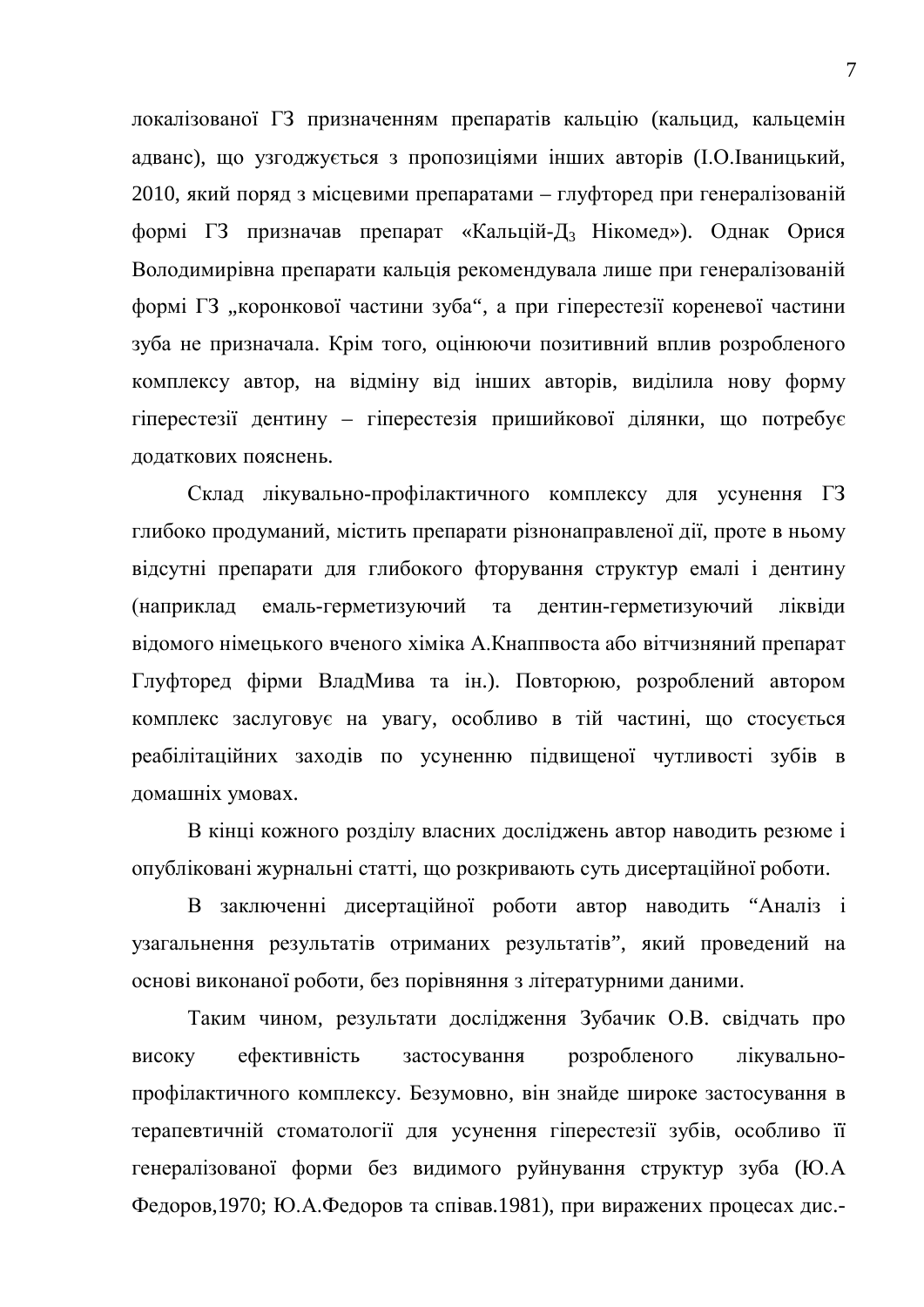та демінералізації зубів, що дуже часто зустрічається при гострому множинному карієсі, рецесії ясен і оголенні коренів зубів, після проведення професійної гігієни апаратним способом і таке інше, тобто в практиці терапевтичної і особливо дитячої терапевтичної стоматології.

Позитивно оцінюючи роботу в цілому, хотілось отримати відповідь дисертанта на такі запитання:

1. Відомо, що при деструктивних формах гострого карієсу, ерозії твердих тканин зубів, в меншій мірі при клиноподібному дефекті, підвищеній стертості емалі та дентину гіперчутливість твердих тканин зубів проявляється як симптом основного захворювання і зникає при вілновленні зруйнованих тканин. Звідси запитання до автора, скажіть будь ласка, чи не краще лікувати основне захворювання шляхом відновлення (реставрації) зруйнованих твердих тканин при основному захворюванні з проявами локалізованої ГЗ, чи обов'язково необхідно застосовувати довготривале лікування ГЗ із застосуванням розробленого Вами лікувальнопрофілактичного комплексу?

2. При описуванні результатів лікування Ви виділяєте окрему форму гіперестезії твердих тканин зуба (емалі і дентину) – гіперестезія пришийкової ділянки, проте особливостей клінічних проявів цієї форми не даєте. Звідси у мене запитання. Для чого ви виділяєте окремо форму гіперестезії дентину пришийкової ділянки і чим вона відрізняється від гіперестезії кореневої частини оголеного дентину. Дайте, будь ласка, пояснення по цьому питанні.

3. В запропонований Вами комплекс входять деякі препарати однонаправленої десенситайзерної дії, наприклад зубна паста Colgate Sensitiv enamel protect; зубна паста Colgate Sensitiv Pro-Relif. Скажіть, будь ласка, для чого ви ввели в лікувально-профілактичний комплекс зубні пасти однієї фірми і чим вони відрізняються за механізмом дії?

4. Ймовірно перед застосуванням Комплексу Ви оцінювали ефективність дії окремих його складових. Як на Вашу думку, який з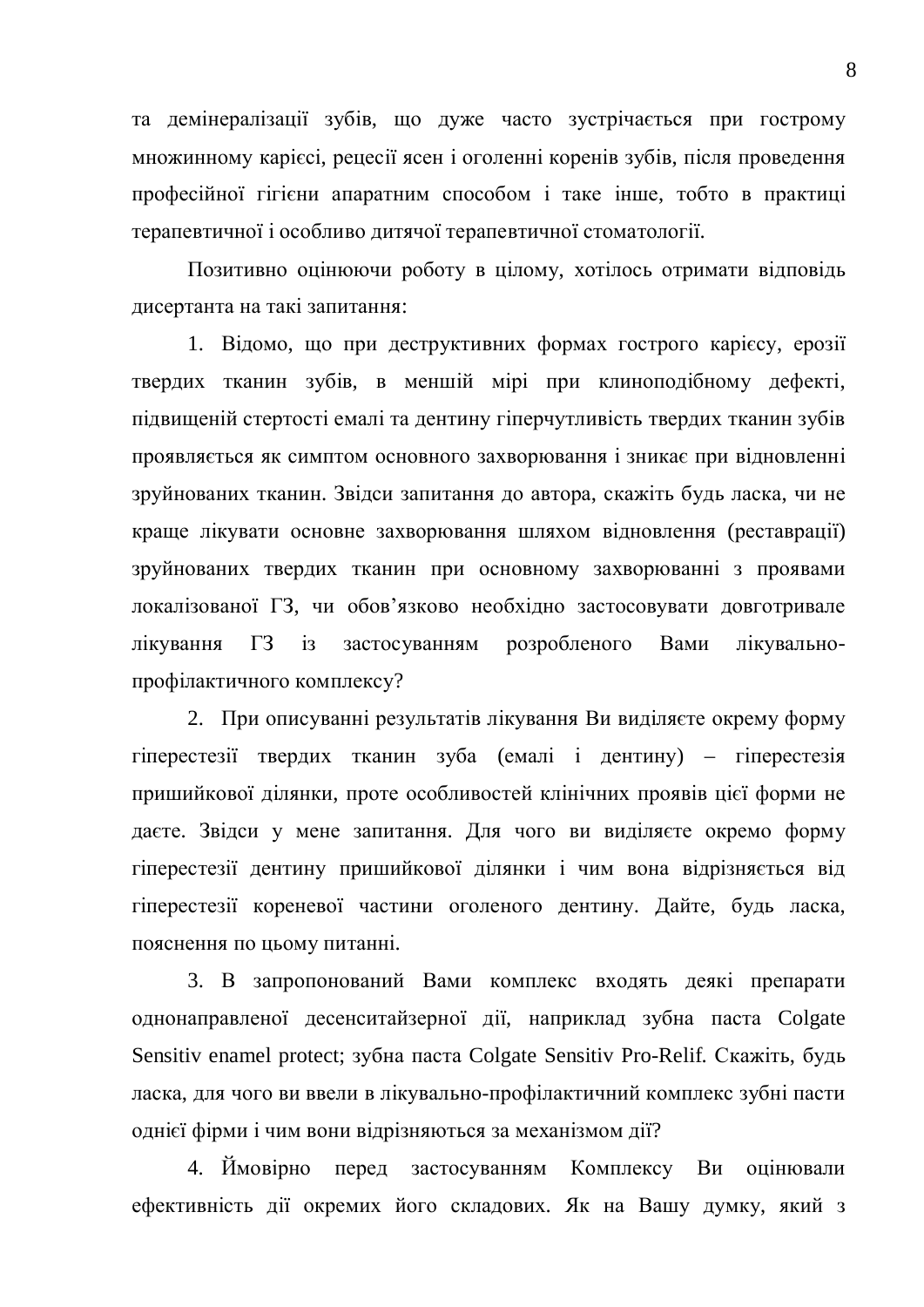препаратів найбільш ефективний при локалізованій і який найбільш ефективний при генералізованій формах гіперестезії?

5. В лікувально-профілактичний комплекс Ви ввели в основному препарати іноземних фірм, зокрема КМ (ормокер) Admira Protect фірми VOCO. В той же час у нас в Україні відомі фірми, які також випускають більш доступні КМ з адгезивними системами 4-5 і навіть 6 поколінь (LaTus, НПФ Crom Dental, ЕСТА та ін.). Скажіть, будь ласка, чи можна замінити КМ іноземної фірми на вітчизняний, аналогічний, значно дешевший КМ? Якщо ні, то поясніть механізм дії КМ Admira Protect фірми VOCO, чим він відрізняється від наших, вітчизняних КМ?

Всесторонній аналіз отриманих результатів дозволив автору зробити 5 грунтовних висновків, які відповідають меті і поставленим задачам.

Зміст дисертації, як уже було зазначено, повністю відображений в авторефераті та 7 опублікованих наукових роботах, 4 з яких – в журналах, що рекомендовані ВАК України.

Отримані результати мають велике науково-практичне значення і знайдуть широке використання в практичній стоматології.

## Заключення

Дисертаційна робота Зубачик Орисі Володимирівни "Клініколабораторне обгрунтування диференційного підходу до лікування і профілактики гіперестезії зубів", що представлена на здобуття наукового ступеня кандидата медичних наук за спеціальністю  $14.01.22$  – стоматологія, являється самостійно виконаним науковим дослідженням, в ній представлено науково обгрунтовані результати, які в сукупності направлені на розв'язання важливої наукової задачі терапевтичної стоматології удосконалення технології лікування і профілактики гіперестезії твердих тканин зубів залежно від її розповсюдженості і локалізації, впливу загальних соматичних захворювань.